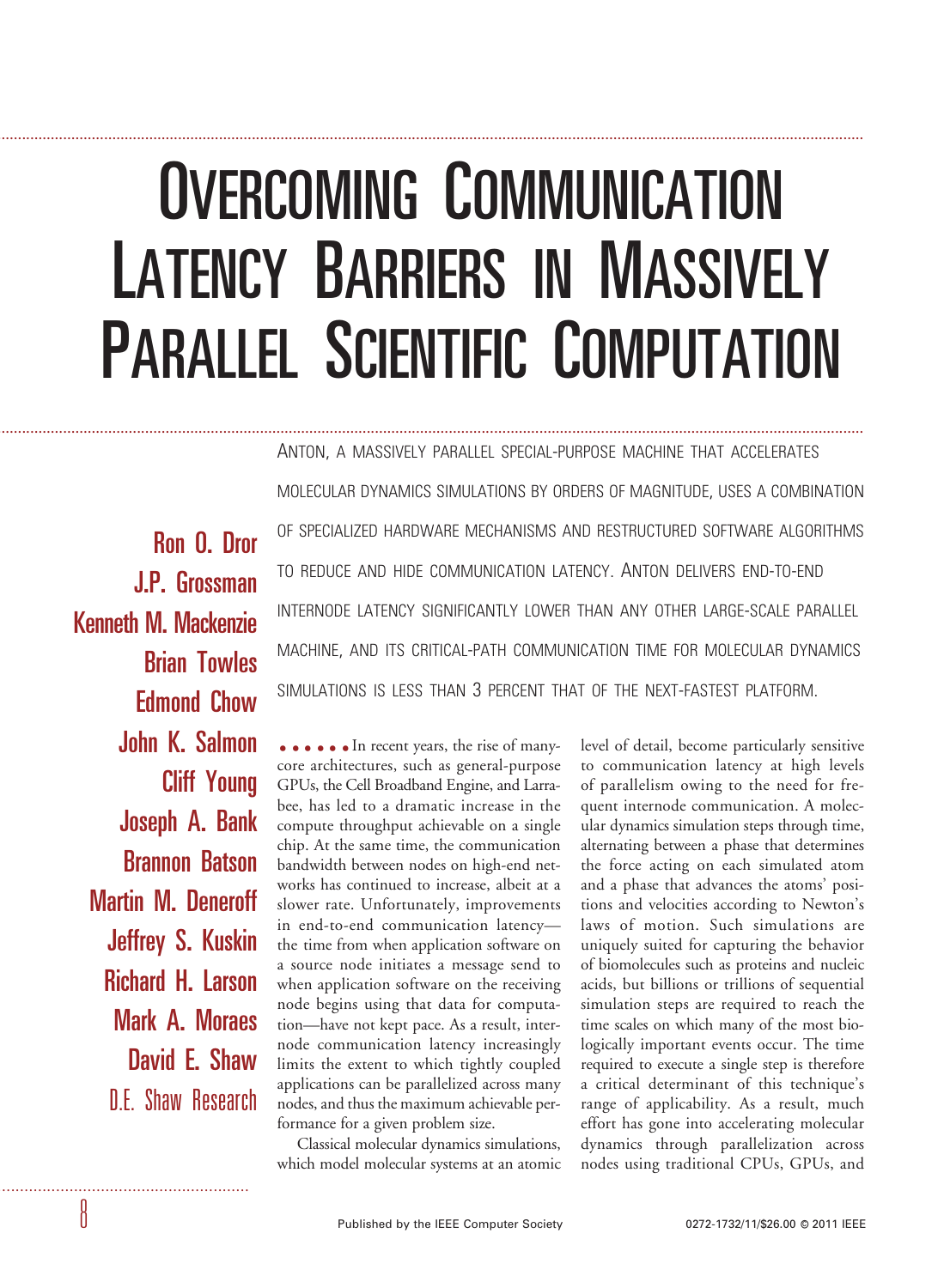other architectures, $1-5$  but the maximum achievable simulation speed depends more on internode communication latency than on single-node compute throughput.

Anton, a massively parallel specialpurpose supercomputer that dramatically accelerates molecular dynamics simulations, has performed all-atom simulations 100 times longer than any previously reported.<sup>6</sup> Anton's speedup is partly attributable to the use of specialized hardware that greatly accelerates the arithmetic computation required for a molecular dynamics simulation. Without a corresponding reduction in delays caused by latency, however, Anton would deliver only a modest performance improvement over other highly parallel platforms.

This article describes the architectural and algorithmic approaches<sup>7</sup> that reduce the total communication time on Anton's critical path to less than 3 percent of that of the nextfastest molecular dynamics platform.<sup>8</sup> First, we introduce Anton's techniques for reducing end-to-end latency of individual messages, which includes hardware network latency, sender and receiver overhead, and any additional communication needed for synchronization. Anton's shortest end-toend internode latency is 162 ns, significantly lower than that of any other large-scale parallel machine of which we are aware. Second, we describe Anton's use of fine-grained communication—sending many small messages instead of a few big ones—to mitigate the effect of latency on overall application execution time by reducing aggregate communication time and better overlapping communication with computation. As computational density increases, latency will limit the performance of an increasing number of parallel applications, and combined hardware/software techniques of the sort Anton uses to mitigate the effects of latency could gain wider applicability.

# Reducing end-to-end latency of individual messages

A message's end-to-end latency includes both the time required to communicate the data and the synchronization overhead required to inform the receiver that the data has arrived. Anton reduces the communication

time by providing a tightly integrated highperformance network, and it minimizes synchronization overhead by using a mechanism we call counted remote writes.

Anton also reduces latency by minimizing the network distance a typical message traverses. Anton maps the entire molecular dynamics computation to a set of identical application-specific integrated circuits (ASICs), each of which constitutes an Anton node. The chemical system to be simulated—which might consist, for example, of a protein surrounded by water—is divided into a regular grid, with each grid box assigned to one node. The nodes connect to form a 3D torus, a 3D mesh that wraps around in each dimension (see Figure 1), and neighboring grid boxes are assigned to neighboring nodes. Because much of the communication in a molecular dynamics simulation involves neighboring grid boxes, this arrangement allowed us to design Anton's software such that most messages traverse only one or two network hops. Nevertheless, internode latency constitutes much of the critical path of each time step and thus remains a major determinant of overall performance.

## Tight network integration

Every computational subunit on an Anton ASIC connects to an on-chip network router; the routers handle communication both within and between ASICs. Each ASIC contains seven such computational subunits, which we call network clients: four flexible subsystem processing slices, each including three programmable cores; one high-throughput interaction subsystem (HTIS), which includes specialized hardwired pipelines that compute interactions between pairs of atoms; and two accumulation memories, which are used to sum forces. The on-chip routers are connected into a ring, and each ASIC is directly connected to its six immediate neighbors within the 3D torus by six 50.6 gigabits-per-second-perdirection links (Figure 1).

Each network client contains a local, onchip memory that can directly accept write packets issued by other clients. Both the processing slices and the HTIS units have specialized hardware support for quickly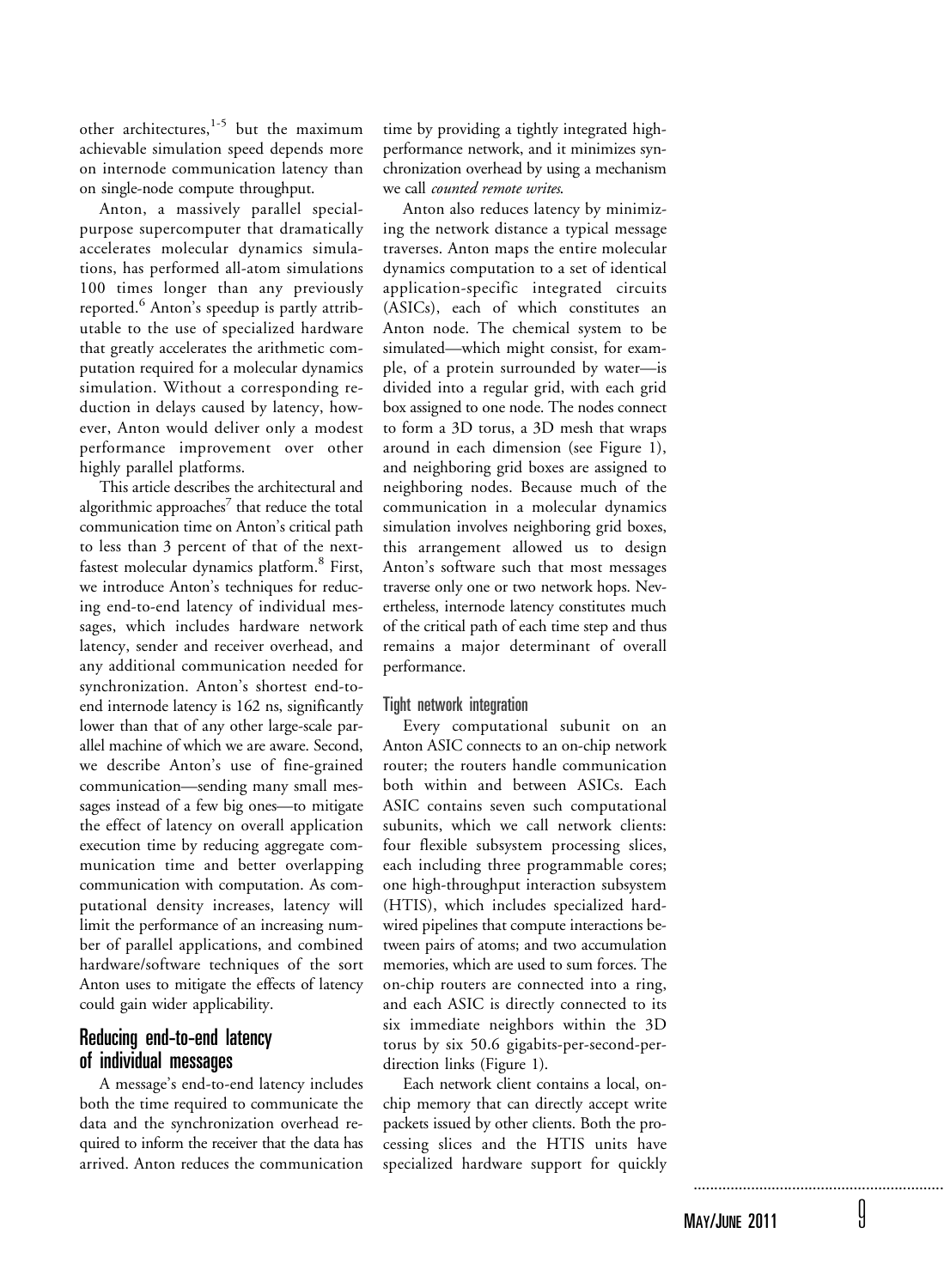

...............................................................................................................................................................................................

Figure 1. Connectivity of an Anton application-specific integrated circuit (ASIC). Six on-chip routers form a ring with connections to the computational subunits and internode link adapters. Corresponding link adapters on neighboring ASICs are directly connected via passive links to form a 3D torus.

assembling packets and injecting them into the network. The accumulation memories can't send packets, but they accept a special accumulation packet that adds its payload to the current value stored at the targeted address. Each packet's header specifies not only that packet's destination node, but also the specific local memory and memory address to which it will be written.

This combination of features allows for remote-write operations with unusually low sender and receiver overhead. Unlike the remote direct memory access (RDMA) protocols that many modern general-purpose machines support, Anton enables remote writes directly to each computational subunit's local, on-chip memory rather than to a separate DRAM chip. Anton thus eliminates the overhead associated with fetching data from DRAM before application software on the receiving node can operate on it.

#### Counted remote writes

When using remote writes, some form of synchronization is required to inform the receiver that all the data required for a given computation has arrived. Every network client on an Anton ASIC contains a set of synchronization counters, which can be used to determine when a predetermined number of packets has been received. Each packet's header includes a synchronization counter identifier; once the receiver's memory has been updated with the packet's payload, the selected synchronization counter is incremented. Clients can poll these counters to determine when all data required for a computation has been received, allowing synchronization with no additional communication. The processing slices and HTIS units can directly poll their local synchronization counters, resulting in low polling latencies.

These synchronization counters form the basis of a key communication paradigm on Anton that we call counted remote writes (Figure 2). When one or more network clients must send a predetermined number of related packets to a single target client, space for these packets is preallocated within the target's local memory. The source clients write their data directly to the target memory, labeling all write packets with the same synchronization counter identifier. This operation is logically equivalent to a gather (a set of remote reads) performed by the target client, but it avoids explicit synchronization between the source clients and the target—the sources simply send data to the target when the data is available.

By combining tight network integration, efficient packet creation, and local polling of synchronization counters at the target client, Anton's counted-remote-write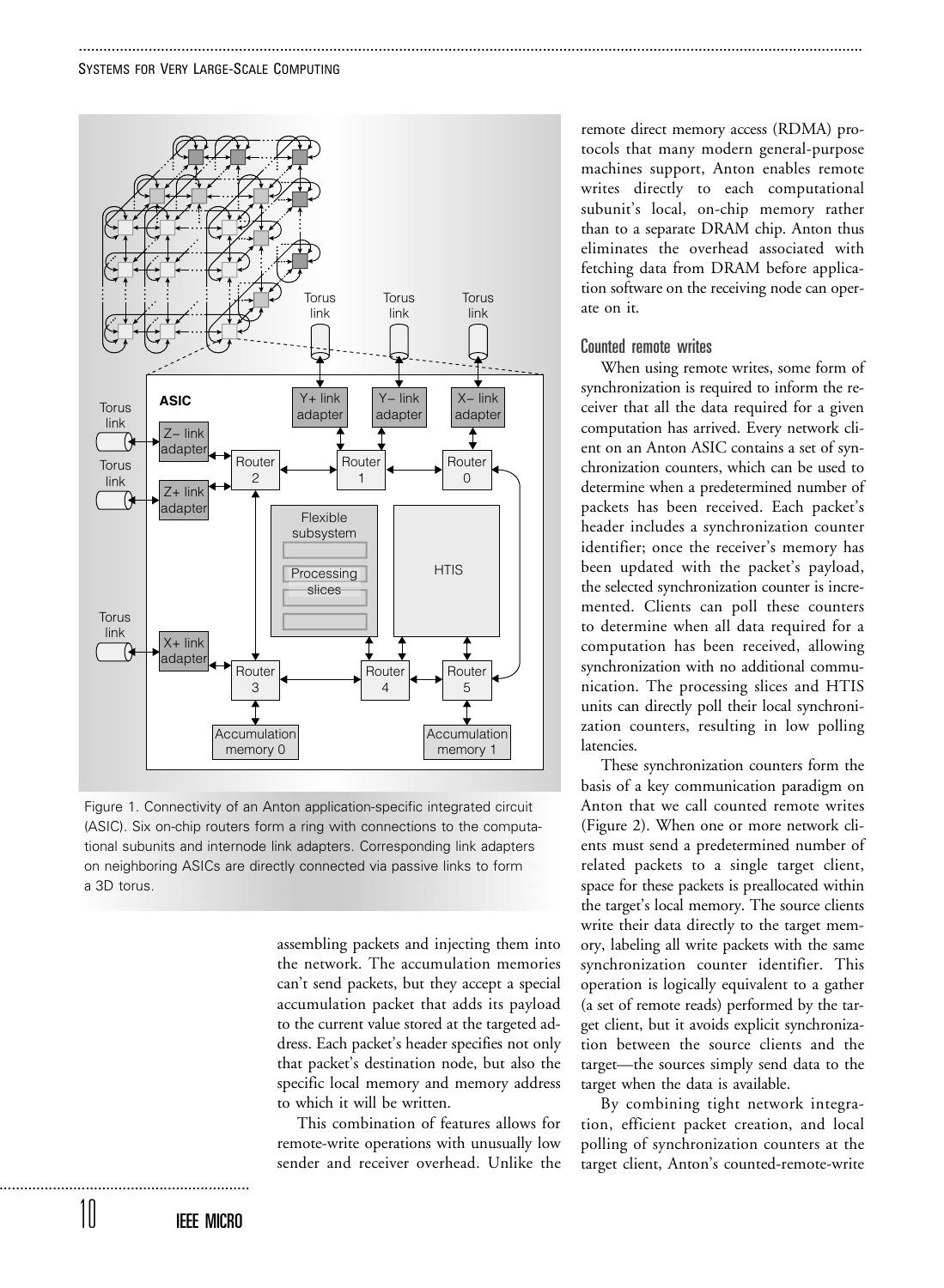

Figure 2. Two source nodes (A and B) use counted remote writes to send data directly to the local memory of a particular processing slice on a target node (C). Each node contains seven local memories associated with computational subunits of three types, depicted by rectangles within each node; the four uppermost rectangles correspond to processing slices. The arriving packets identify one of the processing slice's synchronization counters, which is incremented as each packet arrives. A core within that processing slice polls the synchronization counter to determine when the expected number of packets has arrived.

mechanism results in low end-to-end message latencies. Figure 3 plots end-to-end latency as a function of the number of hops across the torus network. Figure 4 shows how single-hop latency breaks down among various hardware components as a message travels from the source to the destination. The total end-to-end latency between two Anton nodes—from the time

that the application software on a source node initiates a send to the time that the application software on the target node begins using the received data—is as low as 162 ns. This is significantly lower than the fastest published measurements of which we are aware for internode end-to-end latency across a scalable network on any other hardware.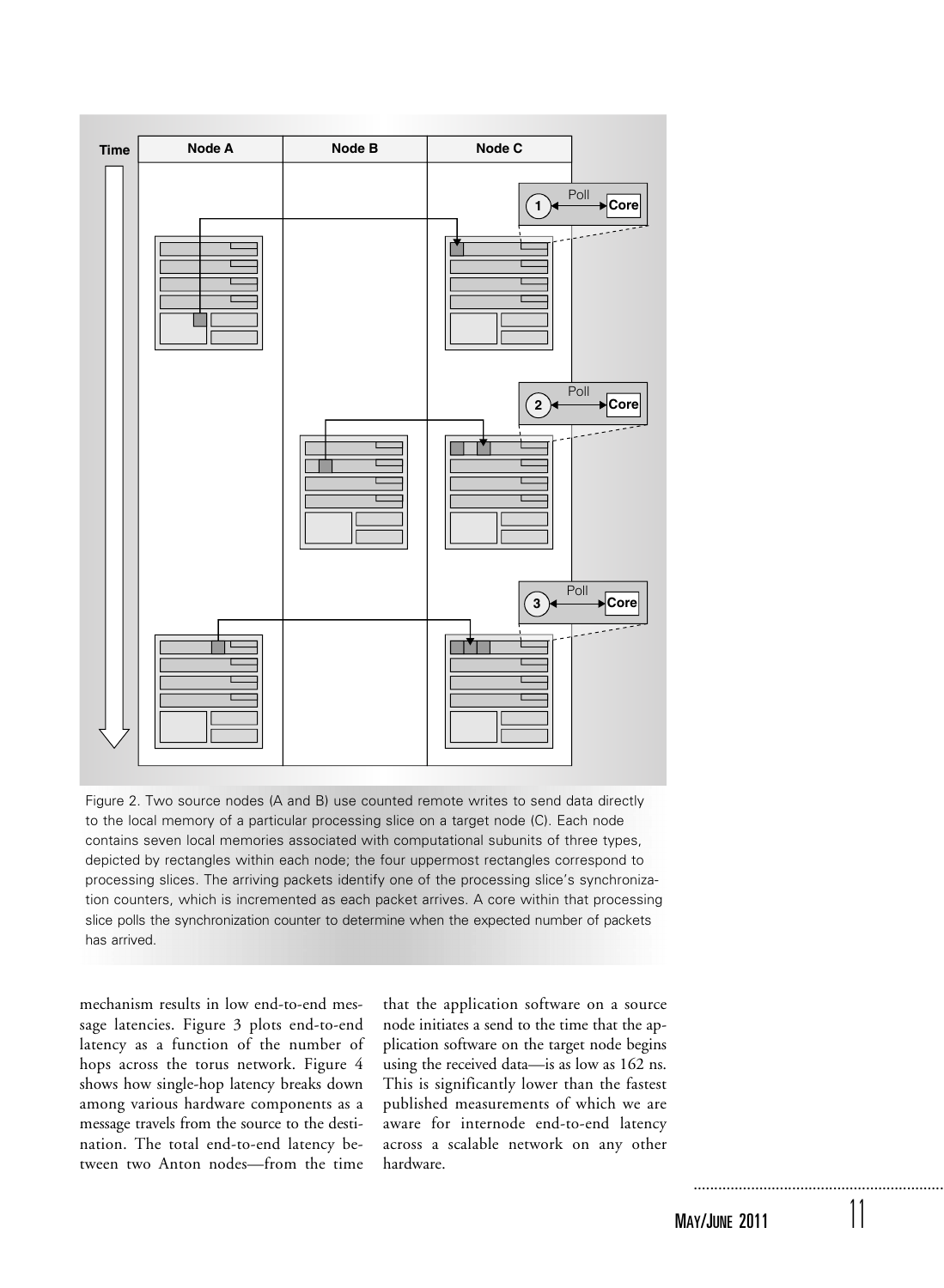

...............................................................................................................................................................................................

Figure 3. One-way counted-remote-write latency versus network hops in a 512-node Anton machine configured as an  $8 \times 8 \times 8$  torus, measured by unidirectional and bidirectional ping-pong tests for two message sizes. The zero-hop case sends messages between processing slices on the same node, the one- through four-hop cases travel along the torus network's  $X$  dimension, and the five- through 12-hop cases add hops along the Y and  $Z$  dimensions. The  $X$  hops traverse more on-chip routers per node and thus have a higher latency than the Y or Z hops. Anton's software is tuned to minimize the number of network hops required for most messages; no internode message on Anton traverses more than eight hops, and the majority traverse only one or two hops.

Table 1 shows a survey of published internode end-to-end latency measurements. We define end-to-end latency as the time from when application software on a source node initiates a message send to when application software on the receiving node begins using that data for computation; end-to-end latency is generally measured by a halfround-trip ping-pong time. This survey excludes measurements of one-sided writes that do not include the time required by the target node software to determine that a message has arrived, as well as measurements of communication that do not traverse a scalable internode network. Comparable measurements for Cray's recently released XE6 system haven't been published but are estimated to be approximately one microsecond (S.L. Scott, Cray, private communication, July 2010). An extrapolation from remote cache access times in scalable shared

memory machines such as the EV7<sup>9</sup> would project latencies of a few hundred nanoseconds for messaging based on cacheto-cache communication, but to our knowledge, a performance analysis of this approach has not been publicly documented.

### Fixing communication patterns

The use of counted remote writes requires carefully choreographed communication. To push data directly to its destination, senders must determine the node, network client, and exact memory address to which each piece of data should be written. To detect transfer completion by polling a local synchronization counter, each receiver must know exactly how many packets of a given type to expect. Anton supports alternative communication mechanisms for cases in which these conditions can't be satisfied, but these mechanisms have significantly higher end-to-end latency.<sup>7</sup>

We tailored Anton's software and algorithms to support the use of fixed communication patterns, and thus counted remote writes, in almost all cases. We preallocate receive-side storage buffers before a simulation begins for almost every piece of data to be communicated and, whenever possible, avoid changing these addresses during a simulation. We also fix the total number of packets sent to each receiver, choosing the number to accommodate worst-case temporal fluctuations in local atom density (typically about 1.5 times the average density).

As an example, consider the computation of bonded force terms, which involve small groups of atoms connected by chemical bonds. At each time step, the atom positions required to compute a given bonded force term must be brought together on one node. In most molecular dynamics software packages designed for parallelism, the assignment of bonded force terms to nodes changes as the atoms involved move through space. On Anton, however, we statically assign bonded force terms to nodes so that a given atom's set of destinations is fixed. With this strategy, we can preallocate memory on each node to receive incoming positions, ensuring that each node knows exactly how many positions it will receive. Atoms can be sent directly to their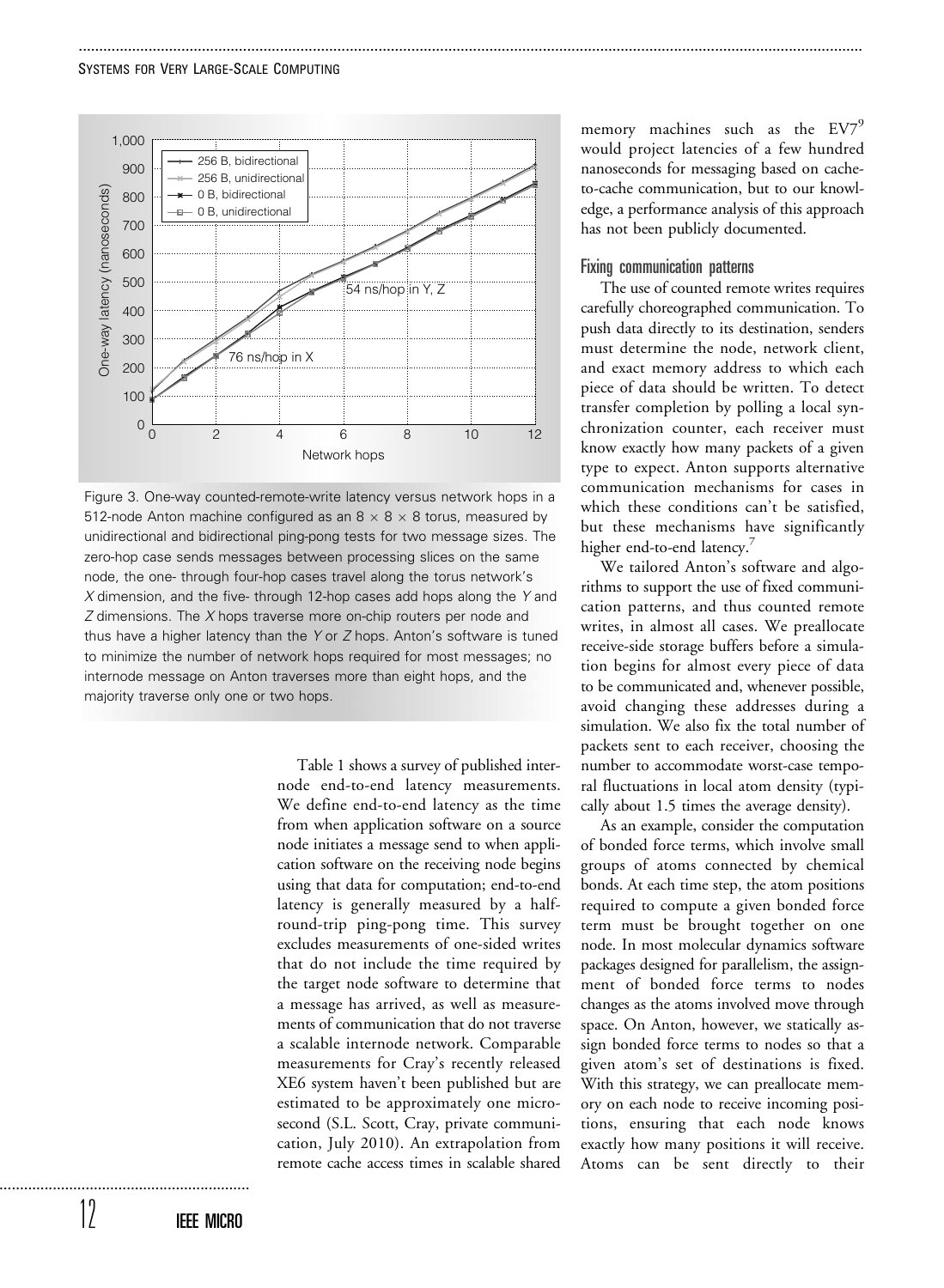

Figure 4. Detailed breakdown of the 162-ns counted-remote-write latency between processing slices on neighboring nodes along the X dimension of the torus. The passive torus link's wire delay has been incorporated into the latency shown for the link adapters.

destinations using fine-grained (one atom per packet) counted remote writes.

Given the initial placement of atoms, we assigned bonded force terms to nodes in order to minimize the required number of network hops for most messages. As the atoms move, the hop counts increase, causing performance to degrade over the course of several hundred thousand time steps. To maintain low communication latencies, we therefore compute a new assignment of bonded force terms to nodes every 100,000 to 200,000 time steps. We avoid pausing the simulation by computing the new assignment in the background as the simulation proceeds.

## Fine-grained communication

On most scalable networks, sending one long message is much cheaper than splitting the same data into many small messages, but on Anton, the difference is small. Anton exploits fine-grained communication to reduce latency's negative effects on overall application performance, both by reducing aggregate communication time

## Table 1. Survey of published internode end-to-end latency measurements across scalable networks.

| <b>Machine</b>                        | Latency $(\mu s)$ | <b>Date</b> |
|---------------------------------------|-------------------|-------------|
| Anton <sup>7</sup>                    | 0.16              | 2010        |
| Altix 3700 BX2 <sup>10</sup>          | 1.25              | 2006        |
| QsNetII <sup>11</sup>                 | 1.28              | 2005        |
| Columbia <sup>12</sup>                | 1.6               | 2005        |
| EV7 <sup>9</sup>                      | 1.7               | 2002        |
| J-Machine <sup>13</sup>               | 1.8               | 1993        |
| Blue Gene/P <sup>14</sup>             | 1.9               | 2008        |
| Roadrunner (InfiniBand) <sup>15</sup> | 2.16              | 2008        |
| Cray T3E <sup>16</sup>                | 2.75              | 1996        |
| Blue Gene/L <sup>17</sup>             | 2.8               | 2005        |
| ASC Purple <sup>17</sup>              | 4.4               | 2005        |
| Red Storm <sup>17</sup>               | 6.9               | 2005        |

and by better overlapping communication with computation.

#### Achieving low per-message overhead

Anton reduces per-message overhead in two ways. First, the network uses small message headers, which are only 32 bytes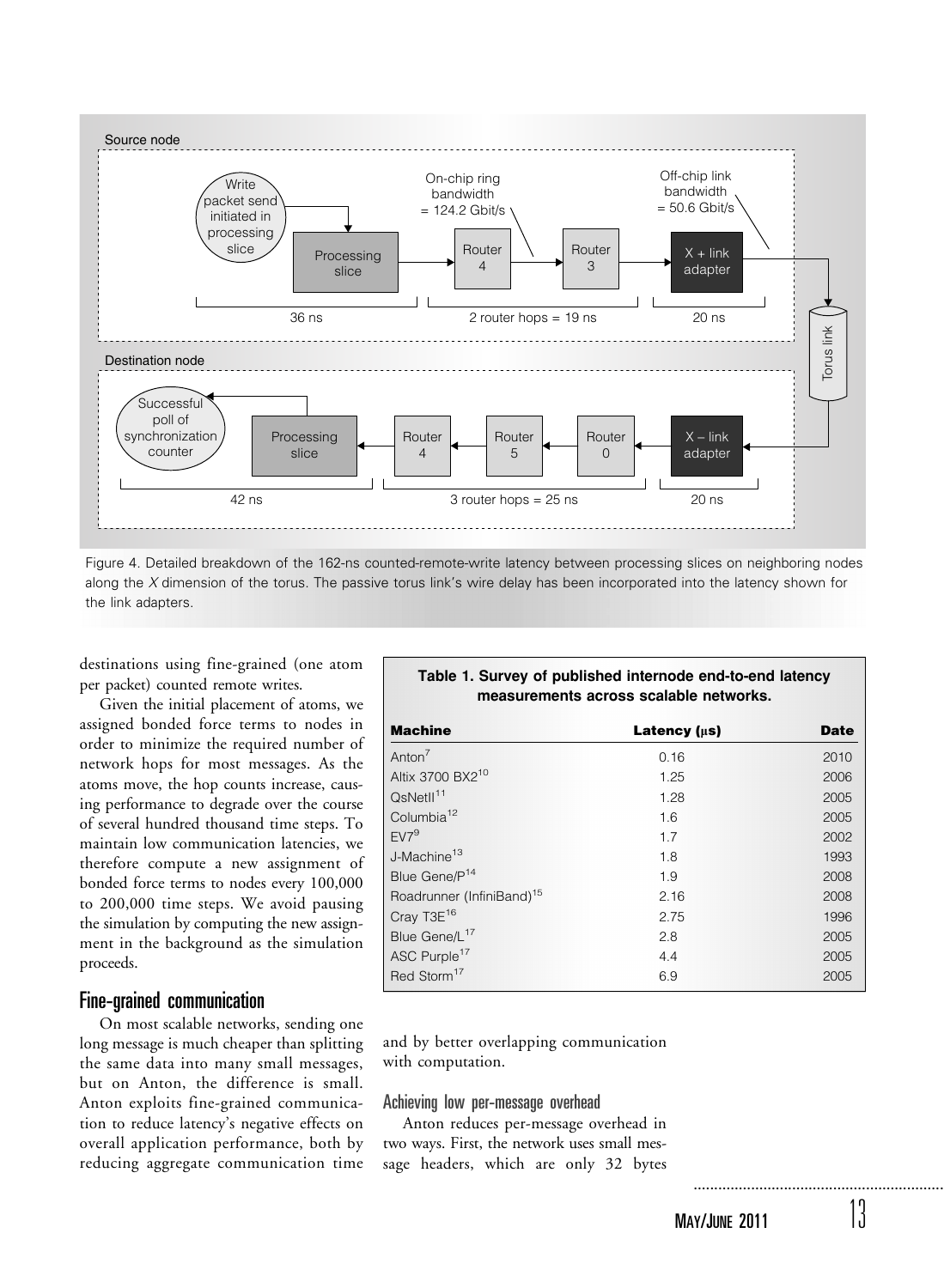

...............................................................................................................................................................................................

Figure 5. Comparison of fine-grained communication on Anton to coarsegrained communication on a commodity cluster. Two algorithms for pairwise all-neighbor data exchange are shown in two dimensions (a). Staged communication (horizontal first, vertical second, with data forwarded from the first stage to the second) is preferable for a commodity cluster to reduce the message count (a, top); in three dimensions, this technique lets every node exchange data with its 26 neighbors in three stages using only six messages per node.<sup>2</sup> Staging is undesirable in Anton, where performance is optimized with a single stage of direct communication (a, bottom). Next, two methods for sending multiple data items from a sender to a receiver are shown (b). Local sender/receiver data copies are often used to avoid multiple messages between commodity nodes (b, top). Multiple direct remote writes eliminate this copy overhead in Anton (b, bottom).

in length. Second, sender and receiver overheads are minimized. Each sender has hardware support for sending raw data directly from its local memory and can initiate a new message in a single cycle. There is no per-message receiver overhead, aside from receiver input bandwidth requirements, because the data is delivered directly to the local memory, and the receiver can use a single counter to track the receipt of many counted remote writes. Thus, the overall cost of implementing communication using a large number of fine-grained messages on Anton is extremely low.

As an example, the total time required to transfer 2 Kbytes of data between two nodes in 64 separate messages is only 50 percent higher than the time required to send that data as a single message; on a double-data rate (DDR) InfiniBand network, the difference is  $700$  percent.<sup>7</sup> Additionally, finegrained messages can effectively use Anton's network bandwidth: 50 percent of the maximum possible data bandwidth is achieved with 28-byte messages on Anton, compared with much larger 1.4-, 16-, and 39-Kbyte messages on Blue Gene/L, Red Storm, and ASC Purple, respectively.<sup>17</sup>

#### Exploiting fine-grained communication

Anton exploits communication patterns involving many small messages to avoid extra communication stages or additional processor work in preparing data for transmission. Instead of employing a multistage approach in which each node recombines or processes the data in messages received at one stage in preparation for transmission at the next stage—an important technique for improving performance on commodity  $clusters<sup>2,18</sup>$ —Anton can benefit from the lower latency of a single communication stage in which every node sends many messages directly to their final intended recipients (Figure 5a). Anton's software can also avoid local copy or permutation operations by sending additional messages, effectively performing these operations in the network (Figure 5b).

The use of fine-grained communication also lets Anton better overlap computation and communication. Certain computations start as soon as the first message has arrived, while other messages are still in flight. Likewise, transmission of results typically begins as soon as the first results are available so that the remainder of the computation is overlapped with communication.

Our implementation of global summation (adding a quantity across all nodes such that each node obtains the global sum) illustrates Anton's strategy for exploiting fine-grained communication. We use a dimension-ordered algorithm in which the 3D summation is decomposed into parallel 1D summation operations along the x-axis, followed by summation operations along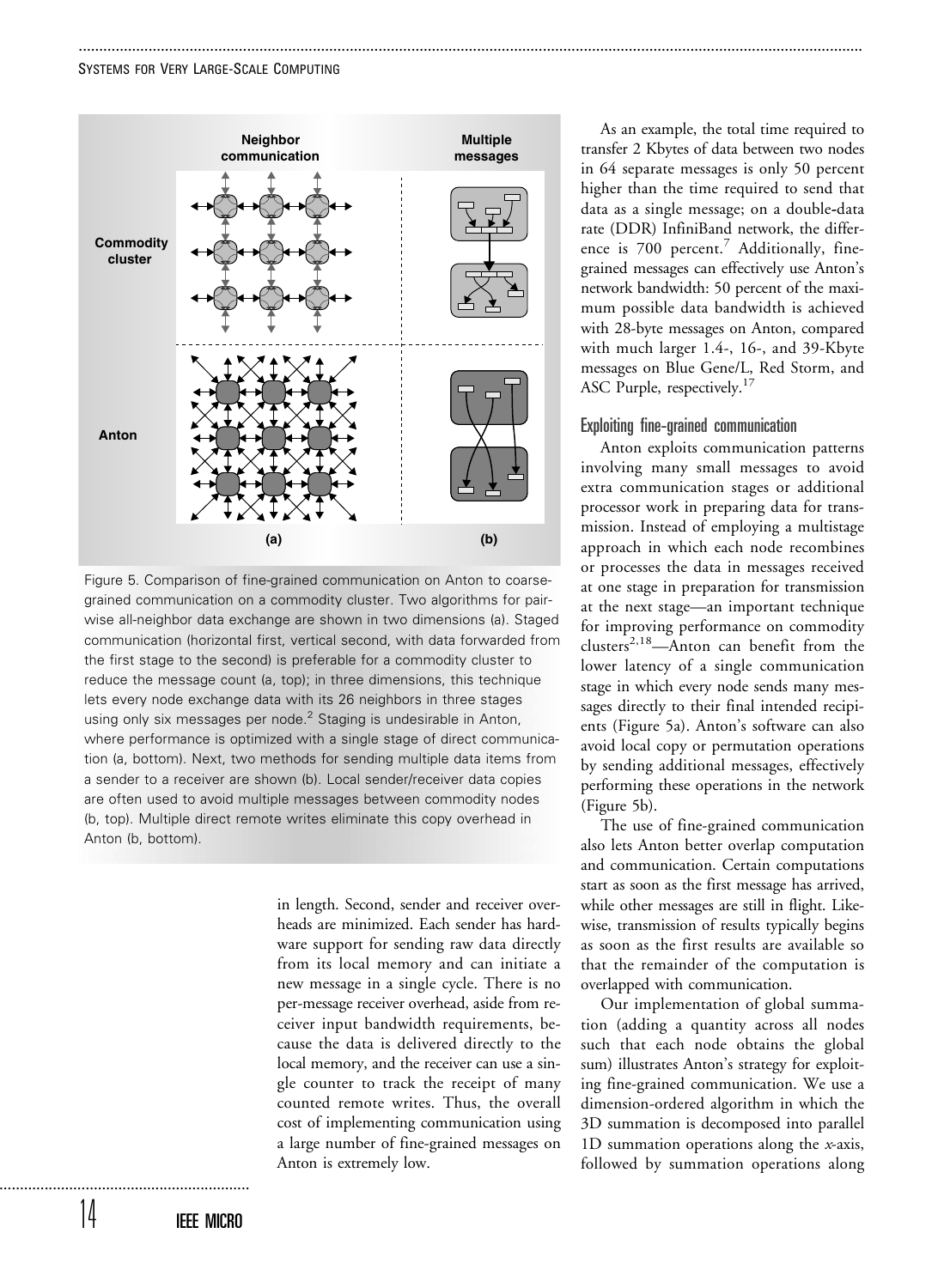the  $y$ -axis, and then the *z*-axis. Each 1D summation operation involves a set of  $N$  nodes connected in a loop; Figure 6 illustrates the communication among these nodes for  $N = 8$ . On Anton, each node sends a message to all seven others in a single communication stage (using a multicast mechanism to avoid redundant communication). Optimized software for other networks, by contrast, would typically use a three-stage approach, with each node sending only a single message at each stage. Anton's approach requires seven messages per node, whereas the alternative approach requires only three.

On a network that supports efficient fine-grained communication, Anton's communication pattern yields two substantial advantages. First, it involves a single communication stage rather than three, thus allowing overlapped communication of all the individual messages. Second, Anton's approach requires only four sequential hops (the diameter of an eight-node loop), whereas the multistage approach requires seven (one in the first stage, two in the second, and four in the third).

The latency of a 32-byte global summation operation (also called an all-reduce operation) on a 512-node Anton machine is  $1.77 \mu s$ , representing a 20-fold speedup over the time we measured for the same reduction on a 512-node DDR InfiniBand cluster  $(35.5 \,\mu s)$ . Anton's 1.77- $\mu s$  latency also compares favorably with that of a pure hardware implementation: on Blue Gene/L, a 16-byte global summation across 512 nodes using a specialized tree-based network designed for this purpose has a latency of  $4.22 \text{ }\mu\text{s}$ .<sup>19</sup>

For a discussion of other approaches that have been used to reduce latency and support fine-grained communication, see the ''Related Work in Reducing Communication Latency and Exploiting Fine-Grained Communication'' sidebar.

## Total communication time for molecular dynamics

Table 2 shows the total critical-path communication time during Anton's execution of a typical molecular dynamics simulation. We computed this communication time by subtracting critical-path arithmetic computation time from total time, so it includes all



Figure 6. Two strategies for summing a value across eight nodes connected in a loop such that each node obtains the final result. A threestage approach is preferable on most networks, while a single-stage approach is preferable on Anton, which supports efficient fine-grained communication.

## Table 2. Performance benchmarks for Anton and the next-fastest molecular dynamics platform.

|                                              | Anton | <b>Next-fastest</b><br>platform |
|----------------------------------------------|-------|---------------------------------|
| Average time step duration $(\mu s)$         | 13.5  | 565                             |
| Critical-path communication time ( $\mu s$ ) | 77    | 262                             |

sender, receiver, and synchronization overhead, as well as the time required for onchip data movement. Measurements were performed on a 512-node Anton machine using an on-chip diagnostic network that lets us monitor ASIC activity.<sup>7</sup>

For comparison, Table 2 also lists corresponding times for the hardware/software configuration that produced the next-fastest reported molecular dynamics simulations:<sup>8</sup> a high-end 512-node Xeon/InfiniBand cluster running the Desmond molecular dynamics software.<sup>2</sup> (Detailed specifications of the cluster hardware are given elsewhere.<sup>8</sup>) The benchmark system for all measurements in the table is dihydrofolate reductase in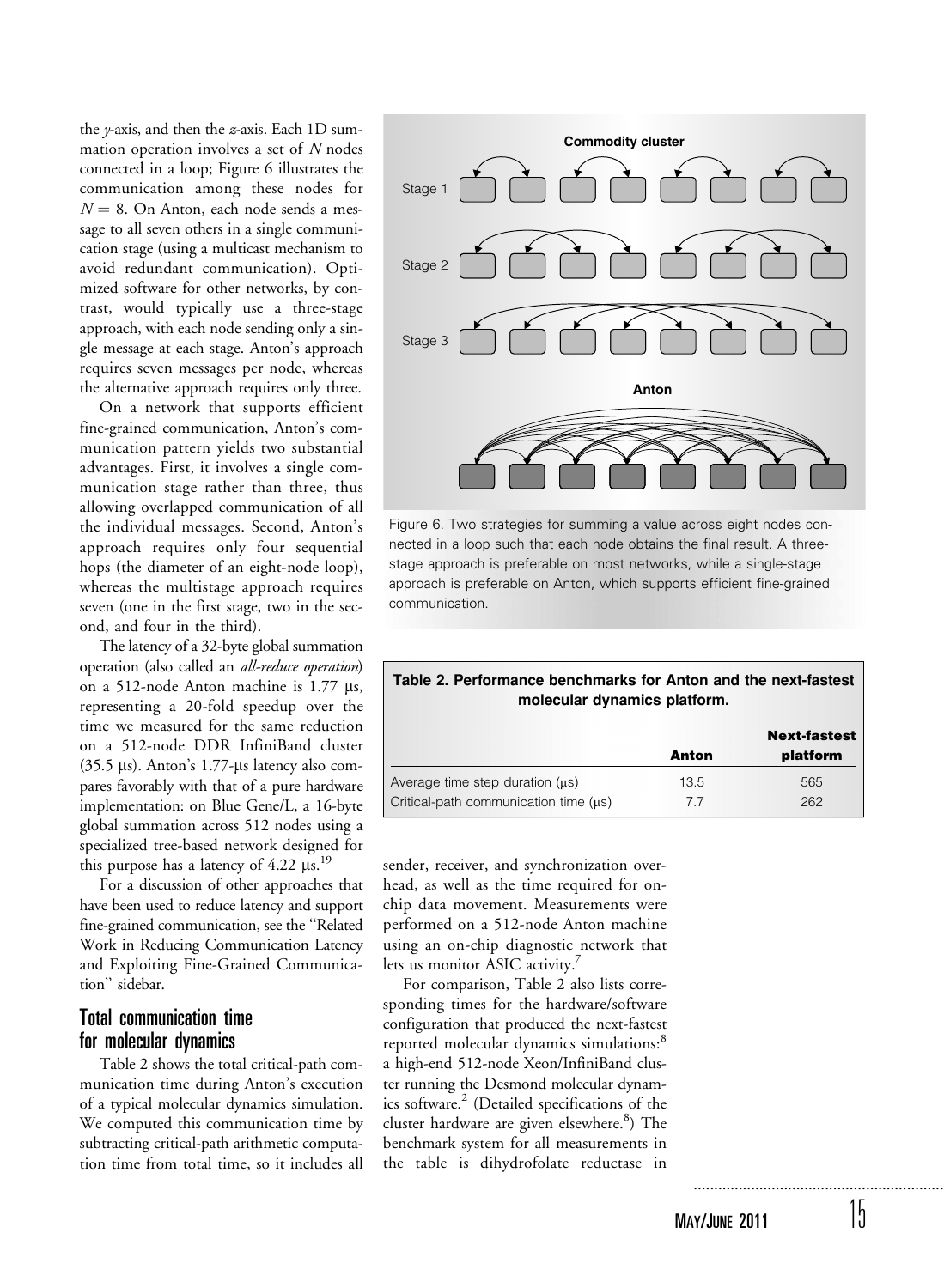# Related Work in Reducing Communication Latency and Exploiting Fine-Grained Communication

...............................................................................................................................................................................................

...............................................................................................................................................................................................

Anton's software relies on several architectural features—including tight network integration, counted remote writes, and efficient finegrained communication—to reduce critical-path communication time. One important implication of tight network integration is that it gives rise to fast software-initiated remote writes. Many other architectures have been implemented with varying types of hardware support for remote writes (also called put operations or one-sided communication). The Cray T3D and T3E multiprocessors implement global shared memory by providing Alpha microprocessors with memory-mapped access to network controllers.<sup>1</sup> The Quadrics QsNetII interconnect supports fast remote writes via programmed I/O.<sup>2</sup> QCDOC provides hardware support for remote direct memory access (RDMA) operations.<sup>3</sup> Shared memory can also be used to implement remote writes; the EV7 AlphaServer contains a specialized network that directly supports cache-coherent shared memory across up to 64 nodes of a parallel machine.<sup>4</sup> All these mechanisms require separate synchronization to inform the receiver that data has arrived.

Anton avoids the need for separate synchronization by using counted remote writes. Another approach is to write to a memory-mapped receiver first-in, first-out rather than a specific remote-memory address, so that the data's arrival is indicated by the tail pointer's advancement. This is implemented in Blue Gene/L.<sup>5</sup> Yet another approach is to provide word-level synchronization for remote writes; in the J-Machine, each memory word has an associated "present" bit for this purpose.<sup>6</sup> Anton's counted remote writes are more general and allow a single synchronization event to be associated with the arrival of larger data sets from multiple locations; a similar strategy was previously proposed for the Hamlyn interface.<sup>7</sup>

Anton's support for efficient fine-grained communication allows the use of certain communication patterns that would be prohibitively expensive on commodity hardware, and it enables fast softwarebased global summations. Certain other architectures provide specific hardware support for global summations: Blue Gene/ $L^8$  and Blue Gene/ $P<sup>9</sup>$  each contain secondary specialized networks for this purpose, while QsNetll<sup>2</sup> and the QCDOC application-specific integrated  $circuit<sup>3</sup>$  each provide hardware units to accelerate global summations over the primary network.

## **References**

- 1. S.L. Scott, ''Synchronization and Communication in the T3E Multiprocessor,'' Proc. 7th Int'l Conf. Architectural Support for Programming Languages and Operating Systems, ACM Press, 1996, pp. 26-36.
- 2. J. Beecroft et al., ''QsNetII: Defining High-Performance Network Design,'' IEEE Micro, vol. 25, no. 4, 2005, pp. 34-47.
- 3. P.A. Boyle et al., ''QCDOC: A 10 Teraflops Computer for Tightly-Coupled Calculations,'' Proc. ACM/IEEE Conf. Supercomputing (SC 04), IEEE CS Press, 2004, doi:10.1109/SC.2004.46.
- 4. D. Kerbyson et al., ''Performance Evaluation of an EV7 Alpha-Server Machine,'' Int'l J. High Performance Computing Applications, vol. 18, no. 2, 2004, pp. 199-209.
- 5. M. Blocksome et al., ''Design and Implementation of a One-Sided Communication Interface for the IBM eServer Blue Gene Supercomputer,'' Proc. ACM/IEEE Conf. Supercomputing (SC 06), ACM Press, 2006, doi:10.1145/1188455.1188580.
- 6. M.D. Noakes, D.A. Wallach, and W.J. Dally, ''The J-Machine Multicomputer: An Architectural Evaluation,'' ACM SIGARCH Computer Architecture News, vol. 21, no. 2, 1993, pp. 224-235.
- 7. G. Buzzard et al., ''An Implementation of the Hamlyn Sender-Managed Interface Architecture,'' Proc. 2nd USENIX Symp. Operating Systems Design and Implementation (OSDI 96), ACM Press, 1996, pp. 245-259.
- 8. G. Almási et al., "Optimization of MPI Collective Communication on BlueGene/L Systems," Proc. 19th Ann. Int'l Conf. Supercomputing (ICS 05), ACM Press, 2005, pp. 253-262.
- 9. C. Sosa and G. Lakner, ''IBM System Blue Gene Solution: Blue Gene/P Application Development,'' IBM Redbook, SG24-7287, 2008, www.redbooks.ibm.com/redbooks/pdfs/sg247287.pdf.

water, with 23,558 atoms; simulation parameters are as specified elsewhere,<sup>6</sup> except that the molecular dynamics simulations profiled here included a thermostat applied at every other time step.

During an average molecular dynamics simulation time step, Anton's critical-path communication time is approximately 1/34 that of the next-fastest molecular dynamics platform (Table 2). Most modern supercomputers could send and receive only a handful of messages per node during the 13.5 µs average duration of an Anton time step; by contrast, the average Anton node

sends (and receives) over 500 messages per time step.

## How general is Anton's approach?

Although Anton's hardware is specialized to molecular dynamics, the combination of hardware and software strategies Anton uses to reduce latency-associated delays could prove useful in accelerating other parallel applications. Anton's counted-remote-write mechanism, for example, provides a natural way to represent data dependencies in applications parallelized using domain decomposition, where a processor associated with a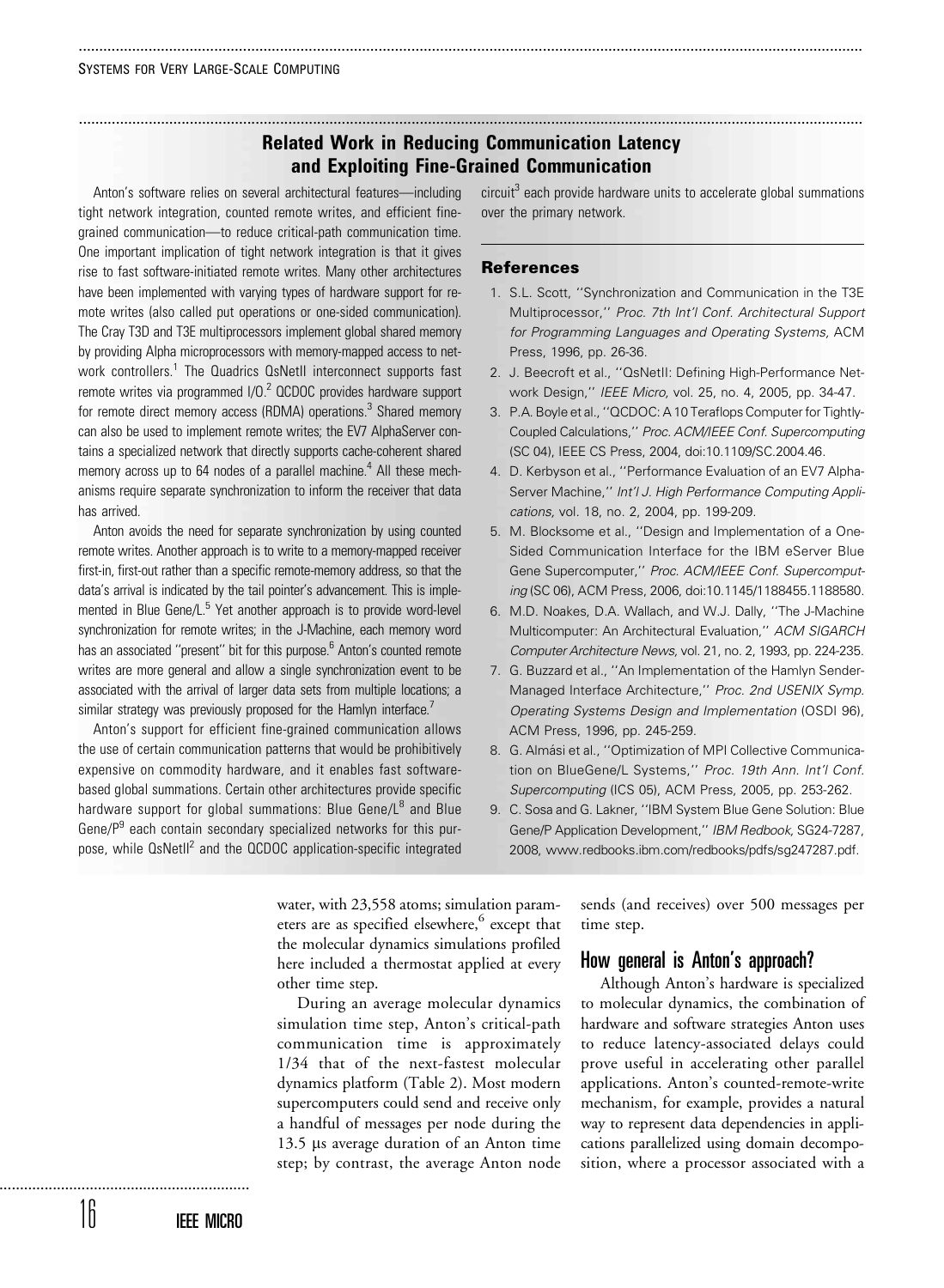subdomain must wait to receive data from other processors associated with neighboring subdomains before it can begin a given computation phase. This mechanism also accelerates nonlocalized communication patterns, such as global summations. Hardware support for counted remote writes can be implemented efficiently and can dramatically reduce the delays associated with this type of communication. It is particularly appealing for architectures with an out-of-order network (such as Anton) because it solves the problem of ensuring that data has arrived before the receiver is notified of its availability.

The use of counted remote writes depends on fixed communication patterns in which a predetermined number of packets are transmitted to predetermined locations at each step and thus generally requires restructuring of software and algorithms. In certain applications, such as those based on graph traversal, predetermining the number of packets that need to be transmitted and their destination addresses might be impossible. In practice, however, even applications with data structures that evolve during computation can often be implemented such that a large proportion of the communication is predictable and thus amenable to acceleration by counted remote writes. In adaptive mesh-refinement methods, for example, the mesh-repartitioning step involves unpredictable communication patterns, but the extensive computational phases between successive refinements typically contain regular communication patterns.

Anton further reduces the impact of latency by using fine-grained communication to eliminate local copy operations, avoid staged communication, and better overlap communication with computation. These strategies can be exploited in many parallel applications, but they require significant changes to software as well as network hardware. Existing parallel software is usually structured around the use of coarse-grained communication because the per-message overhead on most hardware is much larger than it is on Anton.

 $A$  nton serves as a case study demonstrat-<br>ing that, through a combination of

hardware features and carefully organized software, one can achieve dramatic reductions in the latency-based delays that limit many scientific applications' parallel performance. Anton's ability to perform all-atom molecular dynamics simulations that are two orders of magnitude longer than any previously published simulation is due in no small measure to a 34-fold reduction in the critical-path communication time compared to the next-fastest implementation. As latency limitations become more severe relative to the increasing computational power of modern architectures, the combined hardware and software techniques Anton uses to circumvent communication bottlenecks could find broader adoption. MICRO

#### Acknowledgments

We thank Ed Priest, Larry Nociolo, Chester Li, and Jon Peticolas for their work on high-speed analog circuits and signal integrity in Anton's communication channels; Stan Wang for design verification and validation; Amos Even for an array of system software tools; Kevin Bowers for analysis of factors determining communication latency on commodity clusters; and Rebecca Kastleman and Mollie Kirk for editorial assistance. This article is based on previous work.<sup>7</sup>

#### References

1. A. Bhatelé et al., "Overcoming Scaling Challenges in Biomolecular Simulations Across Multiple Platforms,'' Proc. IEEE Int'l Symp. Parallel and Distributed Processing, IEEE Press, 2008, doi:10.1109/IPDPS.2008.4536317.

....................................................................

- 2. K.J. Bowers et al., ''Scalable Algorithms for Molecular Dynamics Simulations on Commodity Clusters,'' Proc. ACM/IEEE Conf. Supercomputing (SC 06), IEEE, 2006, doi:10.1145/1188455.1188544.
- 3. B.G. Fitch et al., ''Blue Matter: Approaching the Limits of Concurrency for Classical Molecular Dynamics,'' Proc. 2006 ACM/IEEE Conf. Supercomputing (SC 06), ACM Press, 2006, doi:10.1145/1188455.1188547.
- 4. T. Narumi et al., ''A 55 TFLOPS Simulation of Amyloid-Forming Peptides from Yeast Prion Sup35 with the Special-Purpose Computer System MDGRAPE-3,'' Proc.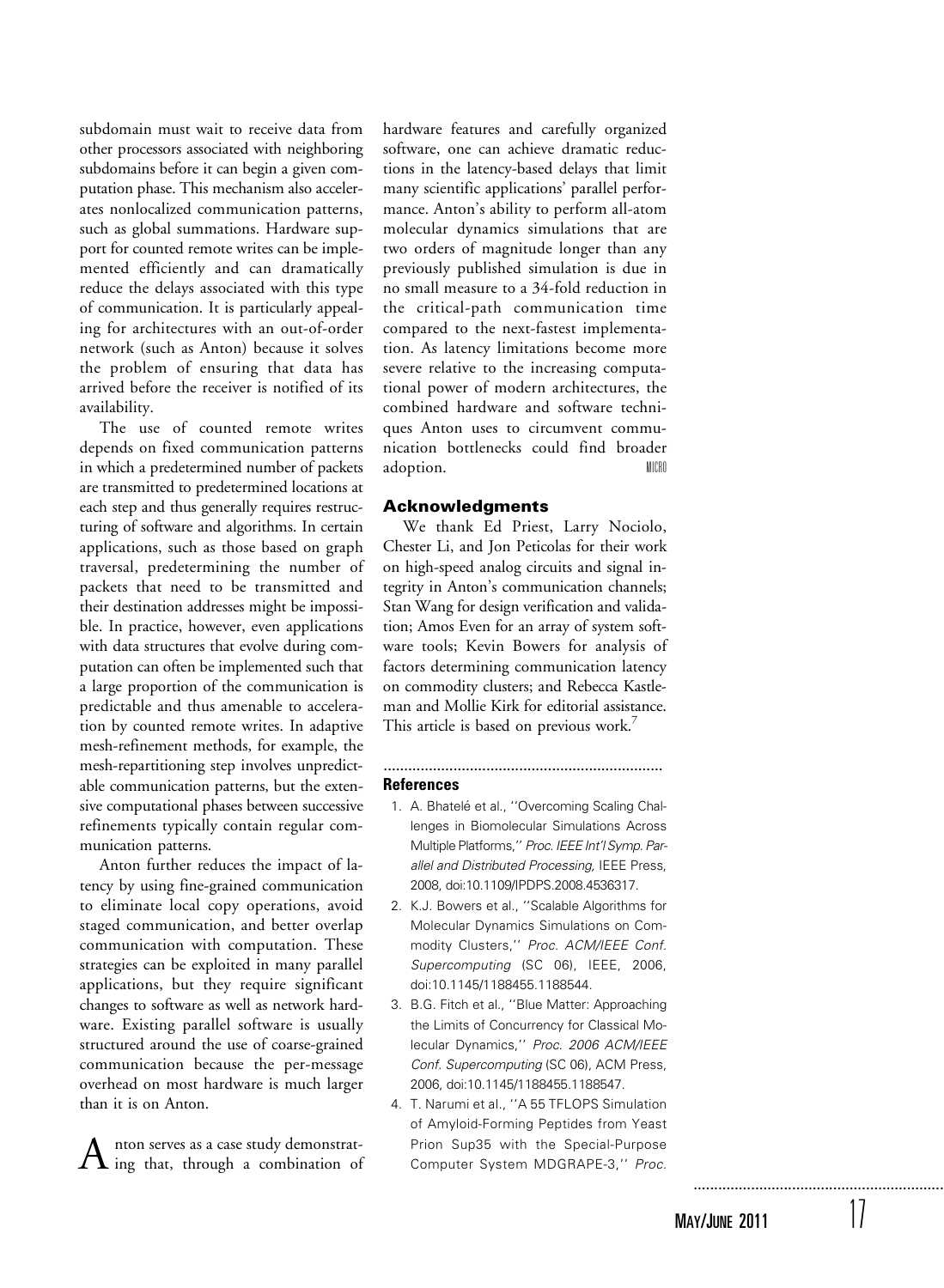ACM/IEEE Conf. Supercomputing (SC 06), ACM Press, 2006, doi:10.1145/1188455. 1188506.

...............................................................................................................................................................................................

- 5. J.C. Phillips, J.E. Stone, and K. Schulten, ''Adapting a Message-Driven Parallel Application to GPU-Accelerated Clusters,'' Proc. ACM/IEEE Conf. Supercomputing (SC 08), IEEE Press, 2008, no. 8.
- 6. D.E. Shaw et al., ''Millisecond-Scale Molecular Dynamics Simulations on Anton,'' Proc. Conf. High Performance Computing Networking, Storage and Analysis, ACM Press, 2009, doi:10.1145/1654059.1654099.
- 7. R.O. Dror et al., ''Exploiting 162-Nanosecond End-to-End Communication Latency on Anton," Proc. 2010 ACM/IEEE Int'l Conf. High Performance Computing, Networking, Storage and Analysis, IEEE CS Press, 2010, doi:10.1109/SC.2010.23.
- 8. E. Chow et al., Desmond Performance on a Cluster of Multicore Processors, tech. report DESRES/TR-2008-01, D.E. Shaw Research, 2008.
- 9. D. Kerbyson et al., ''Performance Evaluation of an EV7 AlphaServer Machine," Int'l J. High Performance Computing Applications, vol. 18, no. 2, 2004, pp. 199-209.
- 10. R. Fatoohi, S. Saini, and R. Ciotti, ''Interconnect Performance Evaluation of SGI Altix 3700 BX2, Cray X1, Cray Opteron Cluster, and Dell PowerEdge,'' Proc. 20th Int'l Parallel and Distributed Processing Symp. (IPDPS 06), IEEE Press, 2006, doi:10.1109/SC.2005.11.
- 11. J. Beecroft et al., ''QsNetII: Defining High-Performance Network Design,'' IEEE Micro, vol. 25, no. 4, 2005, pp. 34-47.
- 12. R. Biswas et al., ''An Application-Based Performance Characterization of the Columbia Supercomputer,'' Proc. ACM/IEEE Conf. Supercomputing (SC 05), IEEE CS Press, 2005, doi:10.1109/SC.2005.11.
- 13. M.D. Noakes, D.A. Wallach, and W.J. Dally, ''The J-Machine Multicomputer: An Architectural Evaluation," ACM SIGARCH Computer Architecture News, vol. 21, no. 2, 1993, pp. 224-235.
- 14. S. Kumar et al., ''The Deep Computing Messaging Framework: Generalized Scalable Message Passing on the Blue Gene/P Supercomputer,'' Proc. 22nd Ann. Int'l Conf. Supercomputing (ICS 08), ACM Press, 2008, pp. 94-103.
- 15. K.J. Barker et al., ''Entering the Petaflop Era: The Architecture and Performance of Roadrunner,'' Proc. ACM/IEEE Conf. Supercomputing (SC 08), IEEE Press, 2008, no. 1.
- 16. S.L. Scott, ''Synchronization and Communication in the T3E Multiprocessor,'' Proc. 7th Int'l Conf. Architectural Support for Programming Languages and Operating Systems, ACM Press, 1996, pp. 26-36.
- 17. A. Hoisie et al., ''A Performance Comparison through Benchmarking and Modeling of Three Leading Supercomputers: Blue Gene/L, Red Storm, and Purple,'' Proc. 2006 ACM/IEEE Conf. Supercomputing (SC 06), ACM Press, 2006, doi:10.1145/ 1188455.1188534.
- 18. S. Plimpton, ''Fast Parallel Algorithms for Short-Range Molecular Dynamics,'' J. Computational Physics, vol. 117, no. 1, 1995, pp. 1-19.
- 19. G. Almási et al., "Optimization of MPI Collective Communication on BlueGene/L Systems,'' Proc. 19th Ann. Int'l Conf. Supercomputing (ICS 05), ACM Press, 2005, pp. 253-262.

Ron O. Dror has managed and contributed to various research projects involving algorithms, computer architecture, and structural biology since joining D.E. Shaw Research as its first hire. Dror has a PhD in electrical engineering and computer science from the Massachusetts Institute of Technology.

J.P. Grossman works on architecture, design, simulation, and implementation for Anton at D.E. Shaw Research. Grossman has a PhD in electrical engineering and computer science from the Massachusetts Institute of Technology.

Kenneth M. Mackenzie works on architectural simulation and software for Anton at D.E. Shaw Research. Mackenzie has a PhD in electrical engineering and computer science from the Massachusetts Institute of Technology.

Brian Towles works on architecture, design, and implementation for Anton at D.E. Shaw Research. Towles has a PhD in electrical engineering from Stanford University.